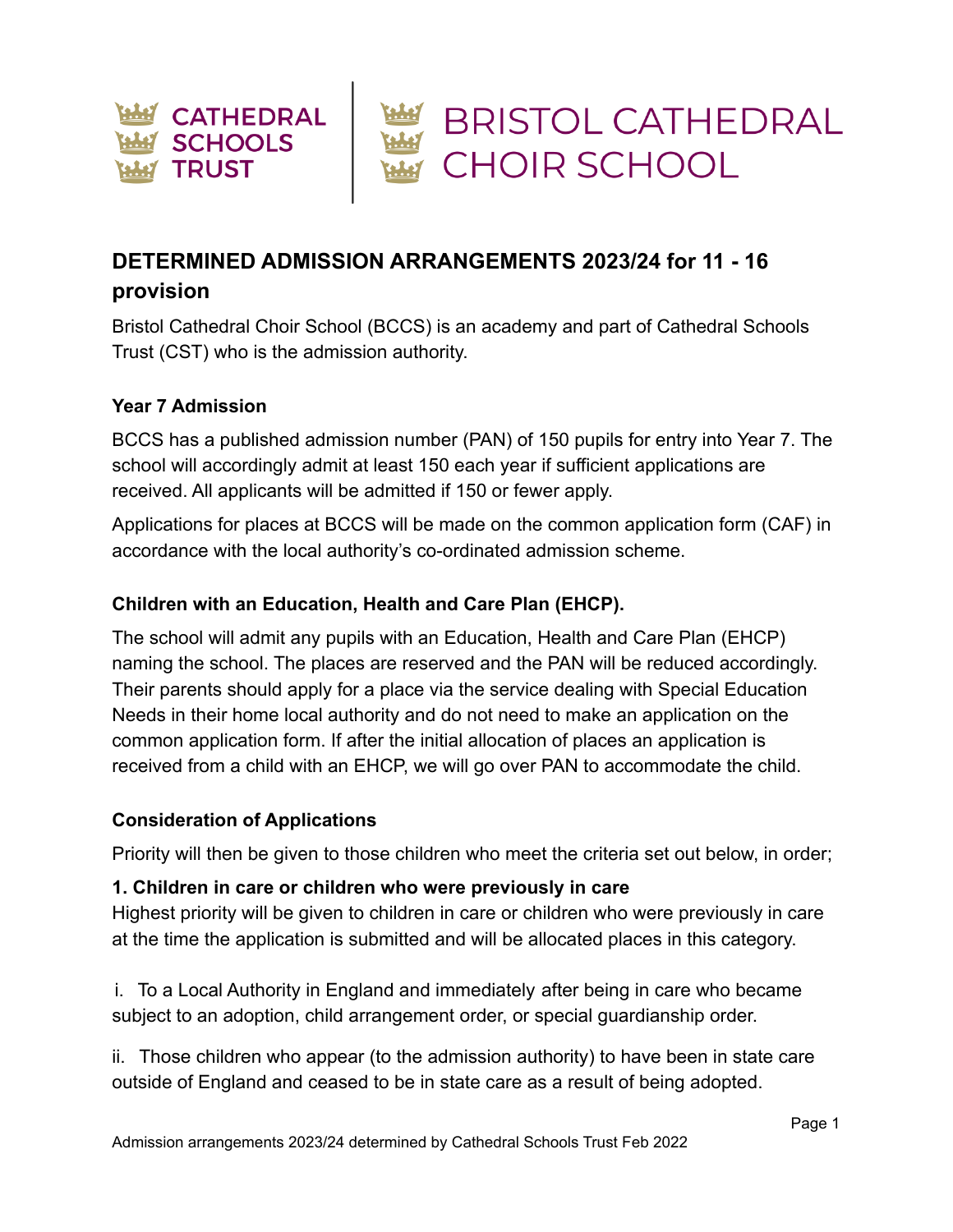Previously looked after children are children who were looked after but ceased to be so because they were adopted (or became subject to a child arrangements order or special guardianship order).

# **Children in Care and Children Previously in Care are defined as;**

i. Children in care are children who are in the care of a local authority or provided with accommodation by that authority under section 22 of the Children Act [1989](https://www.legislation.gov.uk/ukpga/1989/41/contents). 1989 [Children's Act](https://www.legislation.gov.uk/ukpga/1989/41/contents)

ii. Children previously in care

- this includes children who were adopted under the Adoption Act 1976 (see section 12 adoption orders) and children who were adopted under the Adoption and Children Act 2002 (see section 46 adoption orders)
- child arrangements orders are defined in s.8 if the Children Act 1989, as amended by s.12 of the Children and Families Act 2014. Child arrangements orders replaced residence orders and any residence order in force prior to 22 April 2014 is deemed to be a child arrangements order
- in accordance with Section 14A of the Children Act 1989, a Special Guardianship Order is defined as an order appointing one or more individuals to be a child's special guardian (or special guardians)
- Children who appear (to the admission authority) to have been in state care outside of England and ceased to be in state care as a result of being adopted.

iii. In relation to school admissions legislation a 'looked after child' is a child in public care at the time of application to a school. Applicants can provide evidence demonstrating their child was previously in care to an institution acting as a Local Authority, or an organisation that supports the best interests of the community/child. In the case of previously looked after children, admission authorities may request a copy of the adoption order, child arrangements order or special guardianship order and a letter from the local authority that last looked after the child, confirming that they were looked after immediately prior to that order being made, or such evidence that demonstrates a child was in state care outside of England prior to being adopted.

## **2. Probationer Chorister**

Next, priority will be given to up to 8 children based on their membership of the Probationer Chorister programme at Bristol Cathedral. Children admitted under this criterion are not included in the 10% admitted under Music Specialism.

If there are more probationer choristers seeking admission than places available then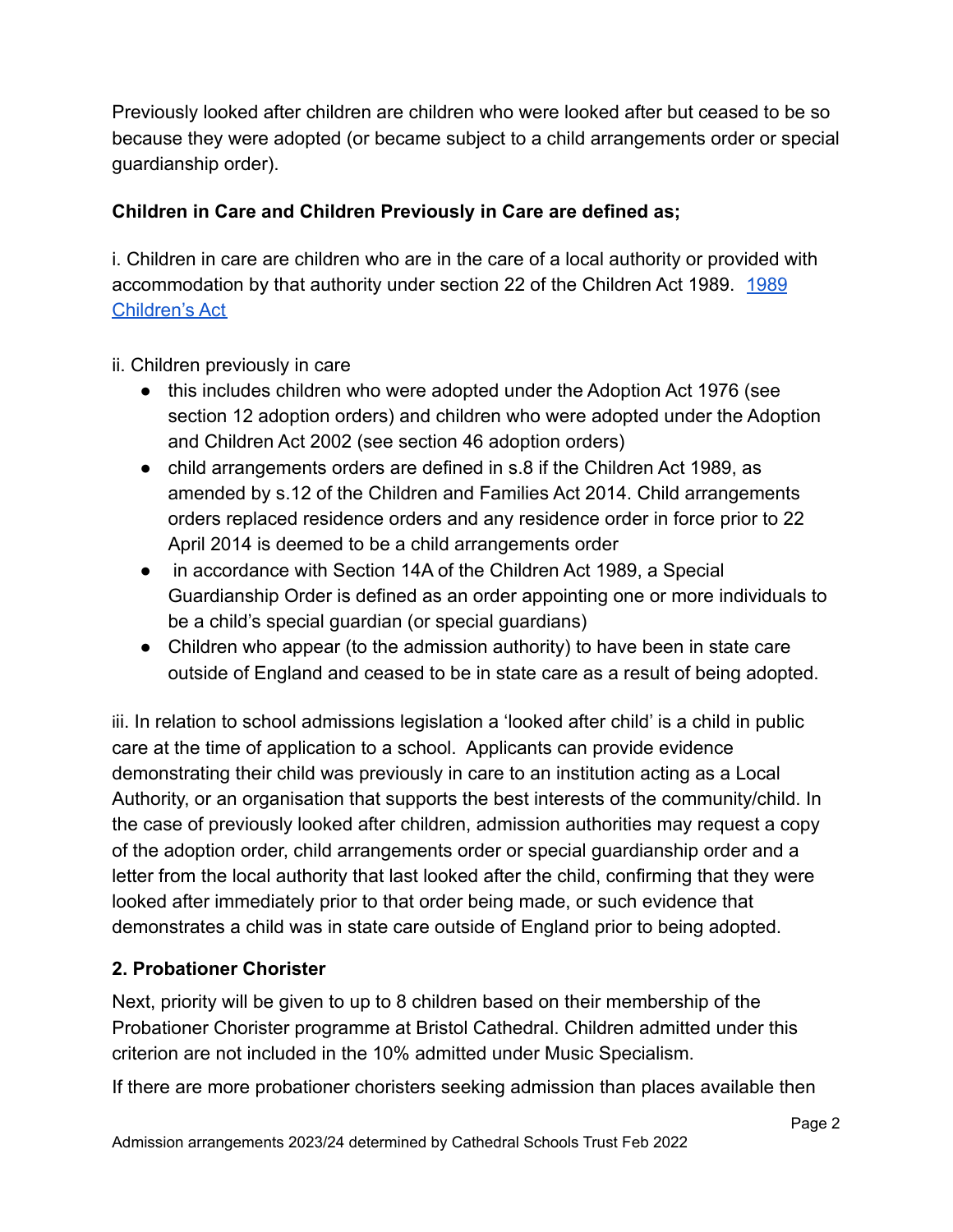the 8 places will be randomly allocated and the remainder placed on a waiting list. For the avoidance of doubt, children who cannot be offered a place under this criterion can also be considered against the other oversubscription criteria in order of priority if an application has been made. The applicant's address is not taken into consideration under this criterion.

Parents applying for a place under this crtierion should complete and submit the [Probationer Chorister Supplementary Information Form](https://docs.google.com/document/d/1HstQAuViVsnMbjNWbji3MdVxzWaEFJJMKDBSyEj9gWI/edit?usp=sharing) by 31st October 2022 to CST.

# **3. Music Specialism**

Next, up to 15 places of the Year 7 intake will be allocated to children who have demonstrated an aptitude<sup>1</sup> in our specialist subject area for music, using a music aptitude assessment test for pitch, melody, texture and rhythm. Parents will need to complete the music specialism application form available on the school website if they wish their child to be considered for one of these places. The closing date for applications to sit the music aptitude test is **9am Monday 26th September 2022**.

The music aptitude test will be held on **Saturday 1st October 2022** and parents will be informed of the result of the test before the closing date for applications which is 31st October 2022.

For further details and frequently asked questions about the music aptitude assessment test please see the school website.

For the avoidance of doubt, the applicant's address is not taken into consideration under this criterion. Children not demonstrating aptitude will be considered alongside all other children against the other oversubscription criteria, in order of priority including random allocation if their parents apply for a place.

# **4. Staff Criterion<sup>2</sup>**

Next, priority will be given to children of staff who are employed by Cathedral Schools Trust (CST) where their main place of work is Bristol Cathedral Choir School. This will include all teaching and non-teaching staff who;

a. have been employed at the School for at least two consecutive years at the time at which the application for admission is made; or

 $<sup>1</sup>$  Aptitude measures potential, ability measures attainment or what has already been achieved and the</sup> two should not be confused.

<sup>2</sup> *The wording has been varied to make it compliant with the revised School Admissions Code 2021.*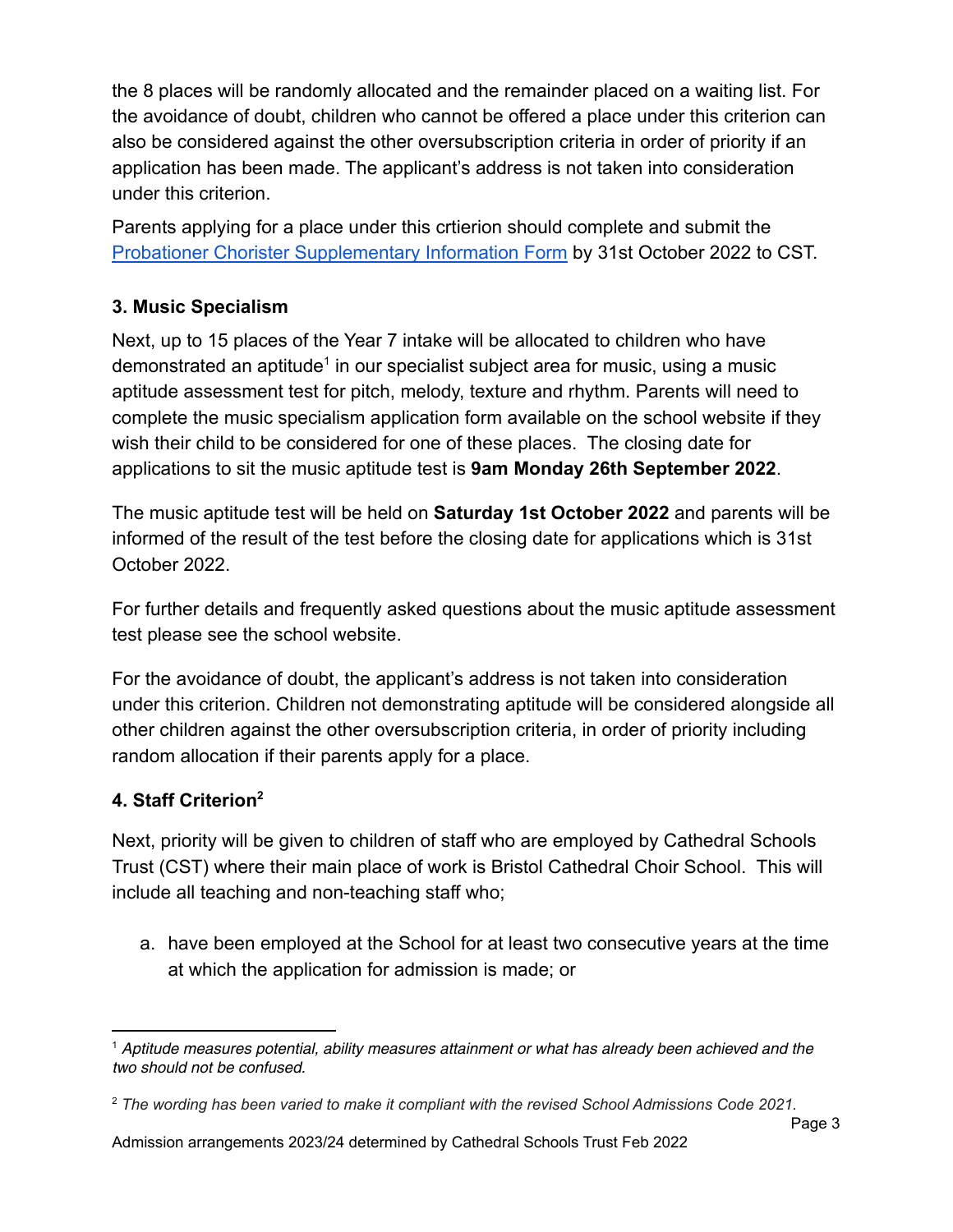b. were recruited to fill a vacant post at the School for which there is a demonstrable skill shortage.

Notes;

- A School will be the staff member's main place of work if they are based there for at least 50% of their contracted hours each week during term time.
- Children of staff include their natural or adopted children, children placed with the staff member on a long term foster placement, their step-children (i.e. their spouse's children) and the children of their partner who live with them. In all cases, the child must live at the same permanent address as the staff member.
- A staff member is an employee of CST with a 'continuity of employment' contract who is full time, part time, teaching, leadership or support staff, and who will still be employed by CST in the September the child is admitted.

For the avoidance of doubt, the applicant's address is not taken into consideration under this criterion. Parents applying for a place under this criterion should complete and submit the [Staff Supplementary Information Form](https://docs.google.com/document/d/1yxDHUU-M0oH8RbqhixKVZ0wZBZqjm_PM/edit?usp=sharing&ouid=111971969837556975984&rtpof=true&sd=true) by 31st October 2022 to CST. Please note that the parent applying on the CAF to the home local authority should be the member of staff.

# **5. Feeder School**

Next, priority will be given to children who are on the roll of Cathedral Primary School, on the date of application, as the designated feeder school for Bristol Cathedral Choir School. For the avoidance of doubt, the applicant's address is not taken into consideration under this criterion.

## **6. Siblings**

Next, children who, *on the date of admission*, will have a sibling on roll at Bristol Cathedral Choir School (age 11-16 secondary provision).

A sibling is defined as a natural brother or sister, or a half brother or sister, or a legally adopted brother or sister or half-brother or sister, or step brother or sister who will be living with them permanently at the same address. Step brothers/sisters are defined as children who are not necessarily related biologically (including foster children) but are living in the same household for the majority of the time at the address the admission authority considers to be the address of the child for whom the application is made.

For the avoidance of doubt this does not include cousins, other family members, friends or siblings in the BCCS 6th Form (Post 16 provision). A sibling must be attending (or is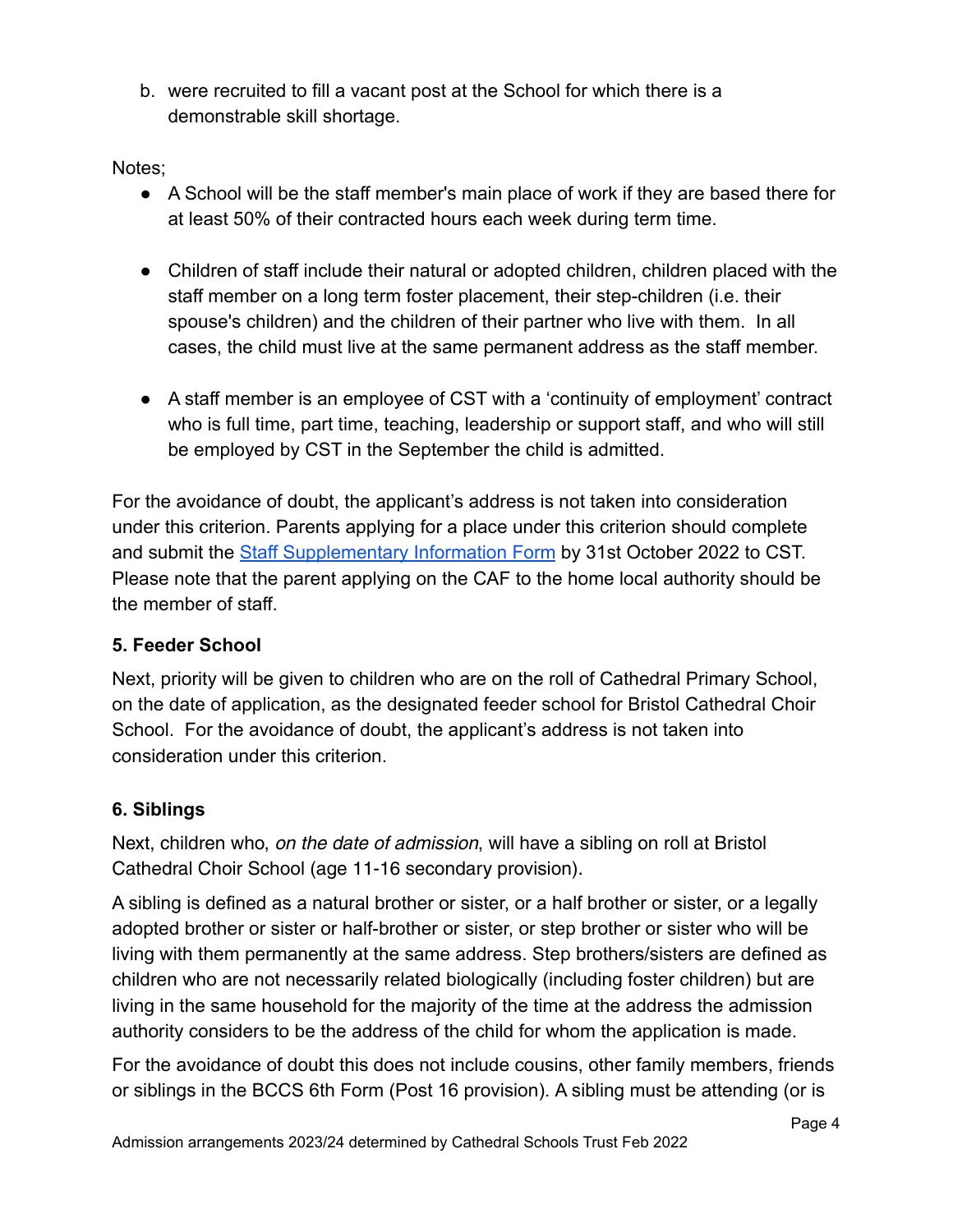expected by the admission authority to be attending) the school (age 11-16 secondary provision) at the time of admission.

The admission authority may require proof of relationship and/or proof of residence. The applicant's address is not taken into consideration under this criterion.

## **7. Other children living in Bristol local authority postcode areas BS1 to BS16**

For other children not falling into any of the above categories, random allocation i.e the drawing of lots, will be used to decide the remainder of the places for children living in any Bristol Local Authority postcode areas BS1 to BS16. This process will be overseen by an independent body.

## **8. Other children not living in Bristol local authority postcode areas BS1 to BS16**

In the event of any places still available these will be allocated by random allocation i.e the drawing of lots, to other children living outside of the above postcode areas. This process will be overseen by an independent body. Note: applicants living in South Gloucestershire Local Authority whose postcode is BS15 or BS16 will be included in this category.

## **Tiebreak**

If in categories [1-8] above a tie-break is necessary to determine which child is admitted, random allocation will be used to decide who will be admitted and this process will be overseen by an independent body.

## **Twins/Triplets**

Random allocation will not be applied to multiple birth siblings (twins and triplets etc.) from the same family tied for the final place, those siblings will be admitted over PAN.

## **Who can apply**

Applications will be accepted for children who meet one or more of the following:

- they are resident in the UK
- they hold full British Citizen Passports

- they are from countries whose passports have been endorsed to show that they have the [right to abode](https://www.gov.uk/right-of-abode) in this country

Applications for children who do not meet one of the above will not be accepted until the child is in this country.

## **Applicant's Home address**

A child's permanent home address, where he or she resides with a person with parental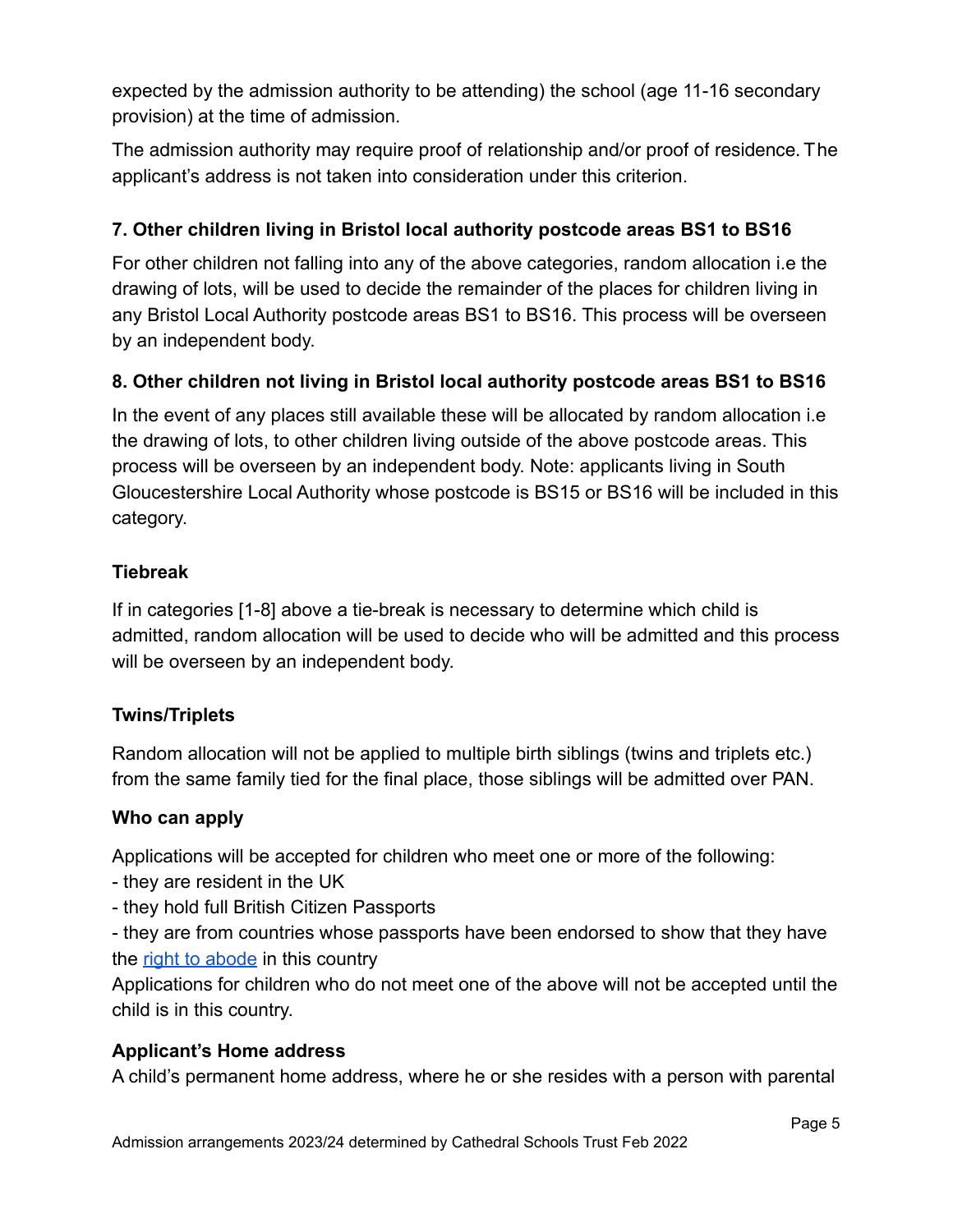responsibility, or with a parent (as defined in Section 576 of the Education Act 1996). It is the address where the child spends the majority of the time. Documentary evidence may be required to confirm a child's home address.

The Admission Authority will not accept more than one address as the child's home address. Where a child regularly lives at more than one address the Admission Authority will have to reach a conclusion about which should be counted as the main address when allocating places, taking relevant evidence into account. Normally this will be the address where the child is registered with a medical GP. Where parents or carers are living separately and do not agree on the child's home address, they are urged to reach an agreement. If this does not happen evidence may be required by providing court documents or other legally binding documentation such as a sworn affidavit confirming where the child resides for the majority of the school week. Where satisfactory evidence cannot be provided, the Admission Authority will determine the address to be used for allocating a school place.

For the avoidance of doubt, in categories [1- 6] above, the applicant's address is not taken into consideration to determine whether a child meets these criteria.

## **Late Applications**

All applications received after the deadline for secondary applications will be considered to be late applications. Late applications will be considered after those received on time. If, following consideration of all applicants the school is oversubscribed, parents may request that their child is placed on the school's waiting list.

## **Admission of children outside normal age group**

Children are normally educated in school with others of their age group; however, in exceptional circumstances parents/carers may request that their child is admitted to a year group outside their normal age range, for instance where the child is gifted or talented or where a child has suffered from particular social or medical issues impacting his or her schooling. All such requests will be considered on their merits and either be agreed or refused, on that basis. If a request is refused, the child will still be considered for admission to their normal age group.

The process for requesting such an admission is as follows:

With the application, parents should complete the form below to request that the child is admitted to another year group, and the reasons for that request;

[Form to request an out of normal chronological age group admission](https://docs.google.com/document/d/1f03DI-I5IKAKWaojrsTEV8_uJuoPcLn5/edit?usp=sharing&ouid=111971969837556975984&rtpof=true&sd=true)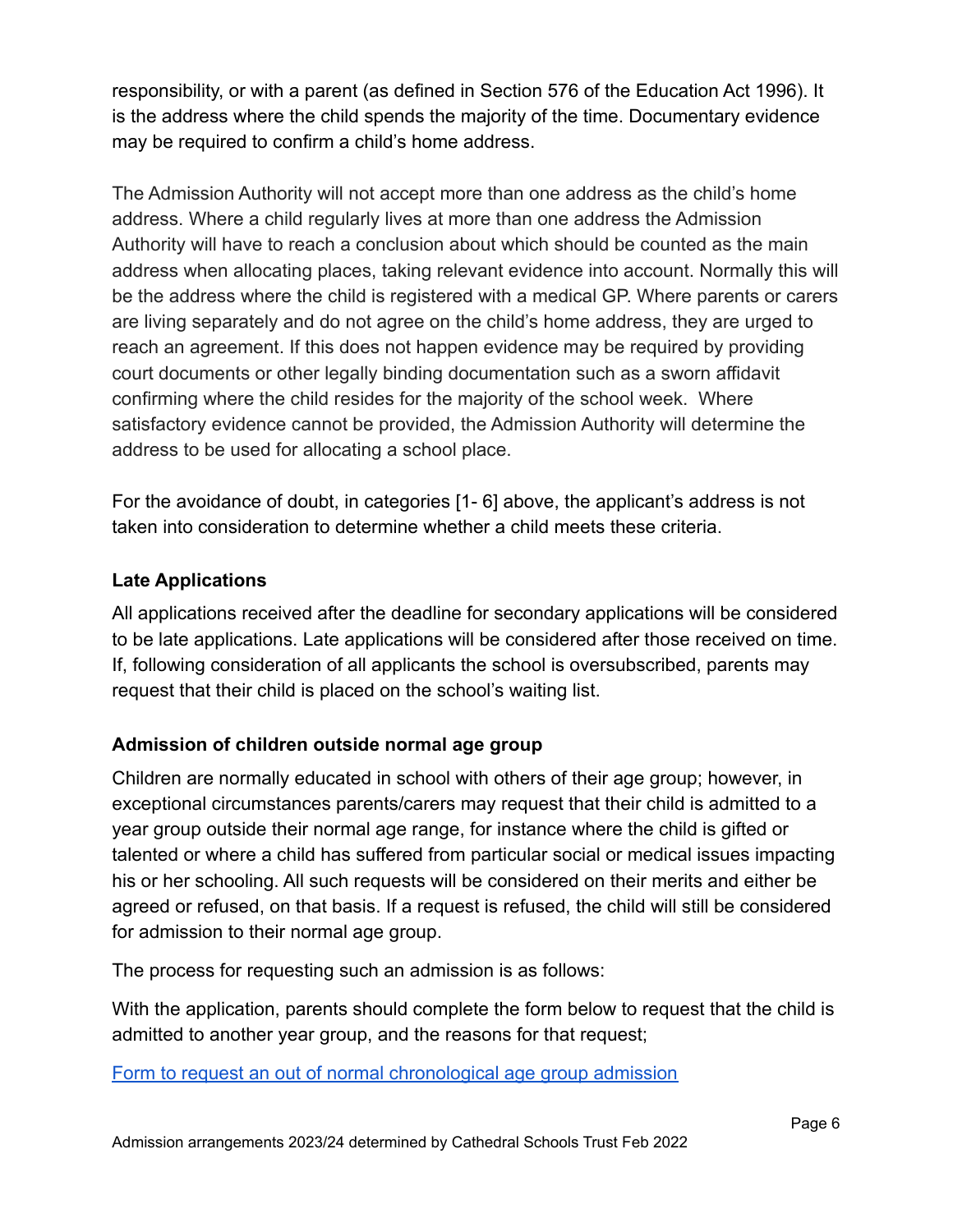Completed forms should be sent toAdmissions, BCCS, College Square, Bristol, BS1 5TS or via email to: [admissions@cathedralschoolstrust.org](mailto:admissions@cathedralschoolstrust.org)

Parents will submit any evidence in support of their case with the application, for instance from a medical practitioner, head teacher etc. Some of the evidence a parent might submit could include:

- Information about the child's academic, social and emotional development;
- Where relevant, their medical history and the views of a medical professional;
- Whether they have previously been educated out of their normal age group; and
- Whether they may naturally have fallen into a lower age group if it were not for being born prematurely.

The Trust will consider each case on its merits, taking into account the individual circumstances of the request and the child's best interests. The Admissions Committee along with the Head Teacher will then decide whether such an out-of-year group place will be agreed or refused. We will also ensure the parent is aware of whether the request for admission out of age group has been agreed before final offers are made, and the reason for any refusal. Requests for admission out of the normal year group will be considered alongside other applications made at the same time. An application from a child who would 'normally' be a Year 8 child for a Year 7 place will be considered alongside applications for Year 7.

## **Waiting Lists**

Where in any year BCCS receives more applications for Year 7 places than there are places available, a waiting list will be maintained by CST until 31 December in the year of entry. Parents wishing to stay on the waiting list beyond this date will need to make a fresh application to the school using the online application form available on the school website.

Any parent will be able to ask for his or her child's name to be placed on the waiting list, following an unsuccessful application. For every added child to the waiting list, the list will be ranked again in line with the published admission criteria.

Unsuccessful music specialism applicants will be ranked alongside all other children against the oversubscription criteria, in order of priority including random allocation, if an application has been made.

For the avoidance of doubt, during the normal admission round for the Year 7 intake, where a music specialism place becomes vacant it will be reallocated from the next highest scoring applicant based on the combined scores achieved in both music aptitude tests, if an application has been made.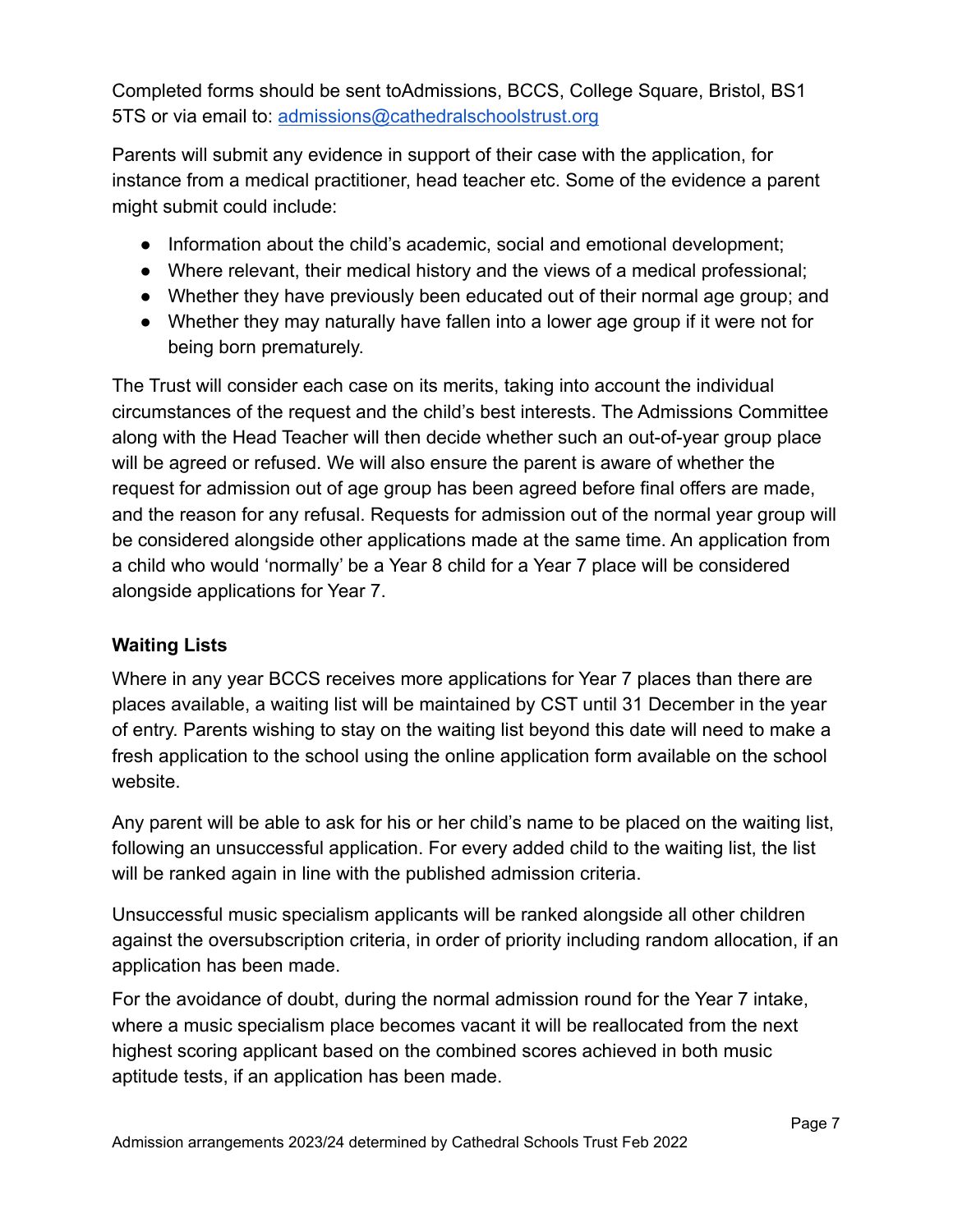Children who are allocated to BCCS in accordance with Bristol Local Authority's In-Year Fair Access Protocol, will be given precedence over children on the waiting list.

## **UK Service Personnel and Crown Servants**

For UK Service Personnel and other Crown Servants, where possible, places may be allocated in advance of the pupils return to the UK provided the MOD, FCO or GCHQ have provided a letter declaring a return date and residency placement. Places may be offered and reserved up to one term in advance of the place being required. The address at which the child will live will be used when applying the oversubscription criteria, as long as the parents provide some evidence of their intended address.

## **Admission to other year groups**

CST is the admission authority and administers all in-year applications for BCCS. Parents/carers seeking admission for any year group, other than for the normal point of entry may make an application using the online application form on the school website.

The following applications will be treated as in-year admissions during 2023-24:

- applications for admission to Year 7 which are received after 1 September 2023
- all other applications for admission to Year 8 to 11.

Applications will not normally be considered in advance of the date the place is required, this will be approximately 35 days for those moving house, and 21 days for those not moving house. However, applications for admission in September 2023 can be made from June 2023.

CST will consider all such applications and if the year group applied for has a place available, a place will be offered. Parents/carers will be notified in writing within 10 school days of the outcome of their in-year application and have a right of appeal to an independent appeal panel if a place is refused. A child's position on the waiting list will be determined solely in accordance with the oversubscription criteria, in order of priority, as set out in categories [1, 5, 6, 7, 8]. For the avoidance of doubt there are no probationer chorister, music specialism or feeder school places for in year admission. These places are for children as part of the normal admission round for Year 7 only.

Waiting lists are terminated annually at the end of the academic year. A fresh application needs to be made each year.

## **Appeals**

Parents/carers who are not offered a place for their child have a right of appeal to an independent appeal panel constituted and operated in accordance with the School Admission Appeals Code. Parents/carers wishing to appeal should submit an appeal